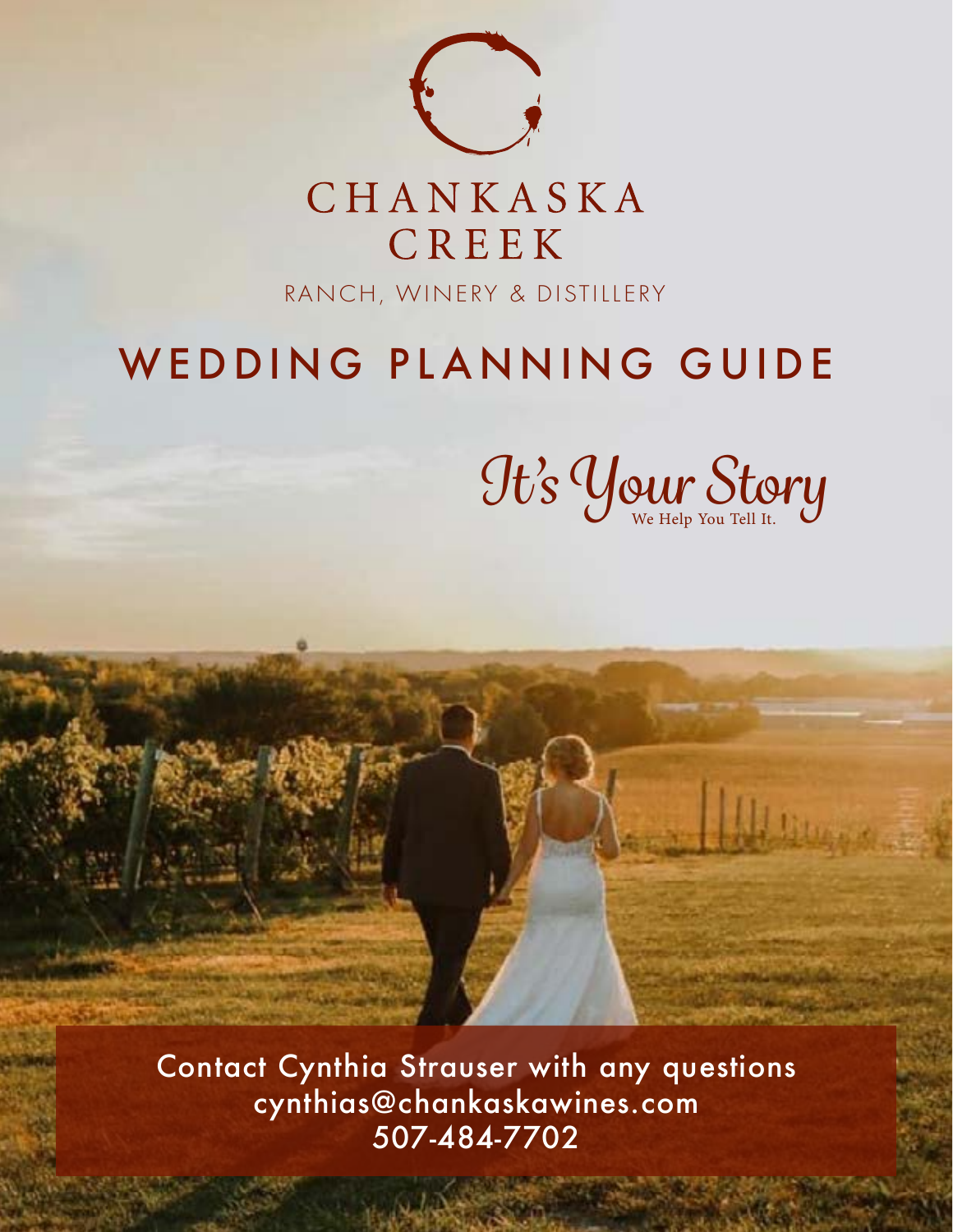# RENTAL INFORMATION & PRICING

# CHANKASKA CREEKSIDE TENT PRICING & MINIMUMS

Maximum of 225 people

| Day of Week        | Friday                                    | <b>Saturday and Sunday</b>                |
|--------------------|-------------------------------------------|-------------------------------------------|
| May 1 - October 31 | \$4,000 Rental Fee<br>\$1,500 Bar Minimum | \$4,500 Rental Fee<br>\$2,000 Bar Minimum |

# CHANKASKA EVENT CENTER PRICING & MINIMUMS

Maximum of 350 people

| Day of Week                                | Friday              | <b>Saturday and Sunday</b> |
|--------------------------------------------|---------------------|----------------------------|
| <b>Year Round</b>                          | \$7,000 Rental Fee  | \$8,000 Rental Fee         |
| 10% Discount on room rental (Nov. - March) | \$2,000 Bar Minimum | \$2,000 Bar Minimum        |

### CEREMONY ONLY PRICING

| Court                                                                       | Creekside          | Forest             |
|-----------------------------------------------------------------------------|--------------------|--------------------|
| \$1,500 Rental Fee                                                          | \$2,500 Rental Fee | \$2,500 Rental Fee |
| Barrel Room For Bridal Changing Room \$500 - Not Available (Sept. and Oct.) |                    |                    |
| Winemaker's House for Bridal Changing Room \$500                            |                    |                    |

# RENTAL OF FULL EVENT GROUND SPACES

| Day of Week        | Friday                                     | <b>Saturday and Sunday</b>                 |
|--------------------|--------------------------------------------|--------------------------------------------|
| May 1 - October 31 | \$12,000 Rental Fee<br>\$4,000 Bar Minimum | \$13,000 Rental Fee<br>\$4,000 Bar Minimum |

### DEPOSITS & PAYMENTS

We require a non-refundable deposit of 50% of the event fee, along with a signed contract to reserve your date. After your deposit is received the following payment schedule will be in place.

30 Days Remainder of event fee

# TAX, GRATUITY & SERVICE CHARGE

A gratuity charge is applied to accommodate Chankaska support staff. This is reflected on the confirmation sheet presented at the same time as the contract. A 20% service charge is applied to any additional equipment rental. There will be a 7.375% (or current MN sales tax percent) sales tax applied to all beverage, equipment, labor and service charges. An additional 2.5% alcohol tax will be applied to all alcohol purchases.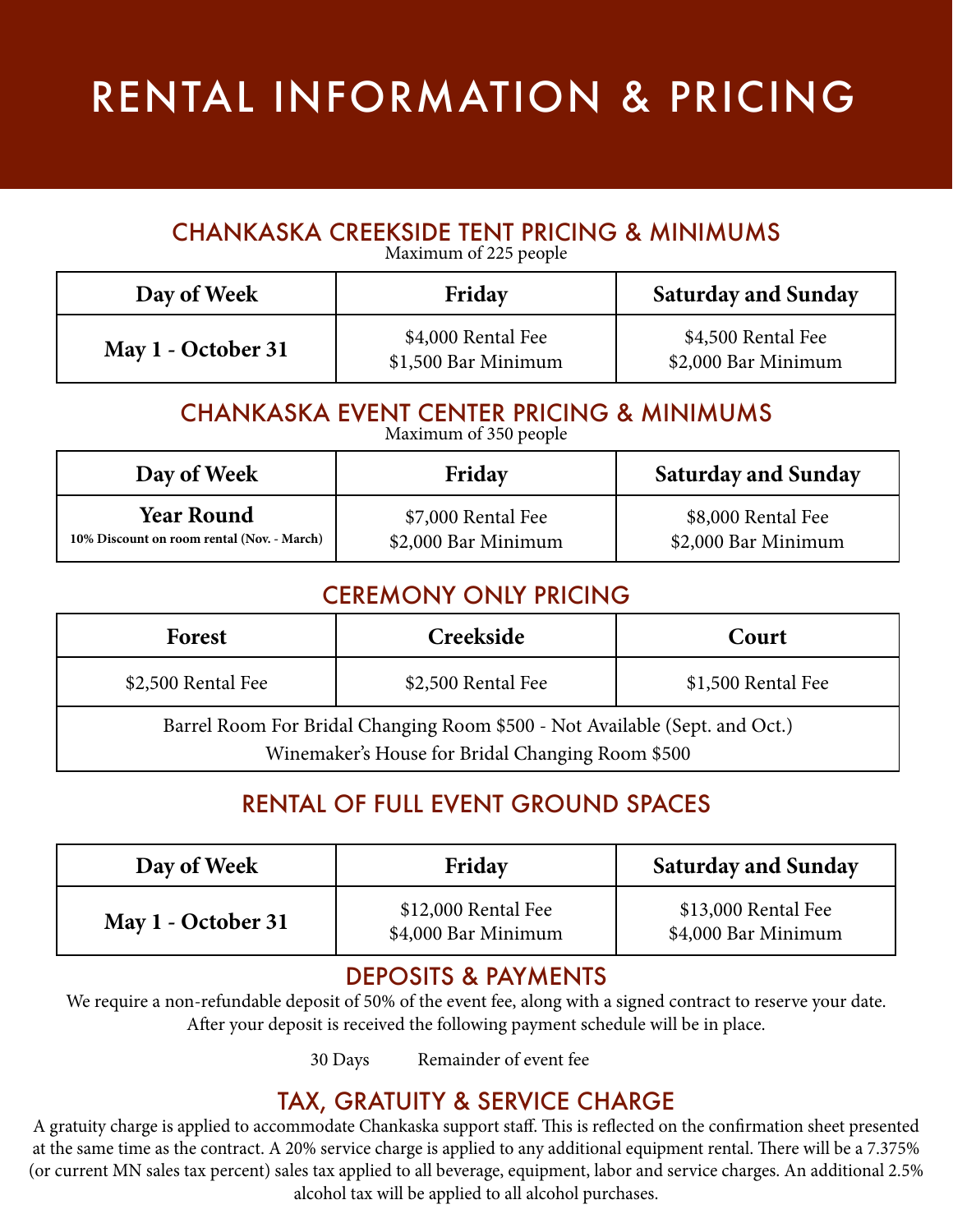# RENTAL INFORMATION & PRICING

#### INCLUDED IN CHANKASKA CREEK RANCH, WINERY & DISTILLERY WEDDINGS

#### CUSTOM CEREMONY CREEKSIDE TENT

Ceremony location - choice of Creekside, Forest or Court White garden chairs, setup and tear down Golf cart shuttle - by Chankaska employee Beautiful wooden arch (excludes Court)

#### CUSTOM CEREMONY CHANKASKA EVENT CENTER

Ceremony location - choice of Forest or Court White garden chairs, setup and tear down Golf cart shuttle - by Chankaska Employee Beautiful wooden arch (excludes Court)

#### CREEKSIDE & CHANKASKA EVENT CENTER RECEPTION

Setup of tables, chairs and linens 60" round guest tables that seat 8 per table 8' rectangle tables that seat 8-10 per table (limited quantity) Linen napkins in white or black Choice of white or black linens for all tables All other table needs (gift table, guest book table, etc) with floor length linens (limited to 5; additional rental cost after 5) Romantic lighting around tent perimeter (Creekside Tent Only) Portable Restrooms (Creekside Tent Only) Wooden Backdrop (Creekside Tent Only) Unlimited water Unlimited soda

#### ADDITIONAL ITEMS INCLUDED

Bridal Suite (limitations) Day of wedding services - upon request Reception security Yard games

Venue Coordinator Direction Signage and Staff Bar staff

### CANCELLATIONS

In the event of a cancellation, the winery will retain the full deposit amount. Should the facility be re-booked, on your date, all deposits will be returned in full. Chankaska Creek Ranch, Winery & Distillery reserves the right to refuse service or to terminate an event at any time.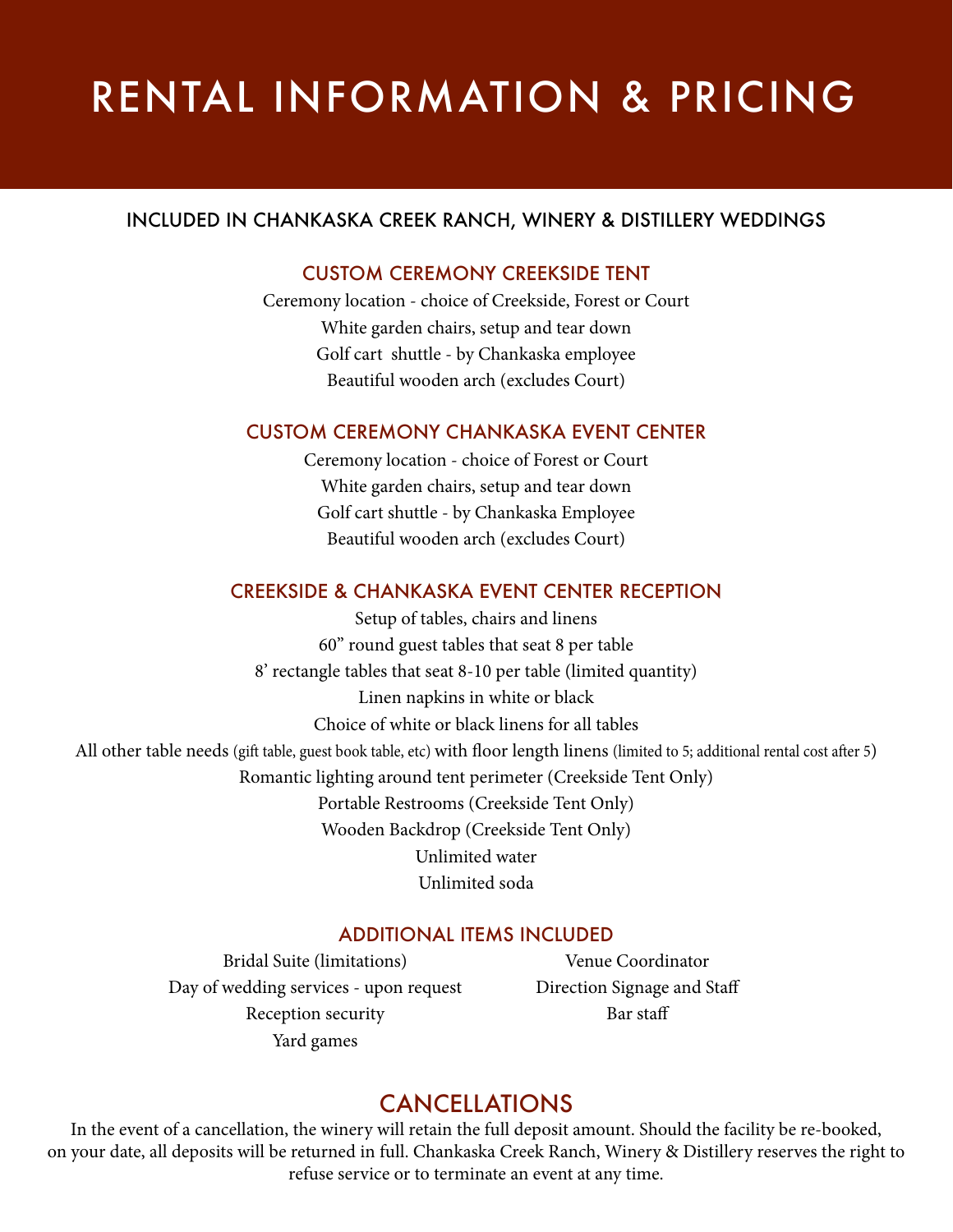# CEREMONY LOCATIONS

#### **CREEKSIDE**

#### Available for Creekside Tent Reception Space Only

This premier ceremony space is located on the right bank of Chankaska Creek and is set in a natural canopy of trees. Walk down the aisle and say your "I Do's" under a beautiful wooden arch listening to the babbling creek.



#### FOREST

#### Available for both Creekside and Event Center Reception Spaces

Guests will be delighted when crossing one of the two beautiful bridges to this two tiered, picturesque site that offers an open-air, intimate venue for ceremonies. Beautiful stone steps and a wooden arch highlight the area.



### **COURT**

#### Available for both Creekside and Event Center Reception Spaces

This beautiful ceremony site is outlined with mature birch trees and colorful wild flowers. This site is also home to our famous oak tree. Any way your guests are seated they will love the view!

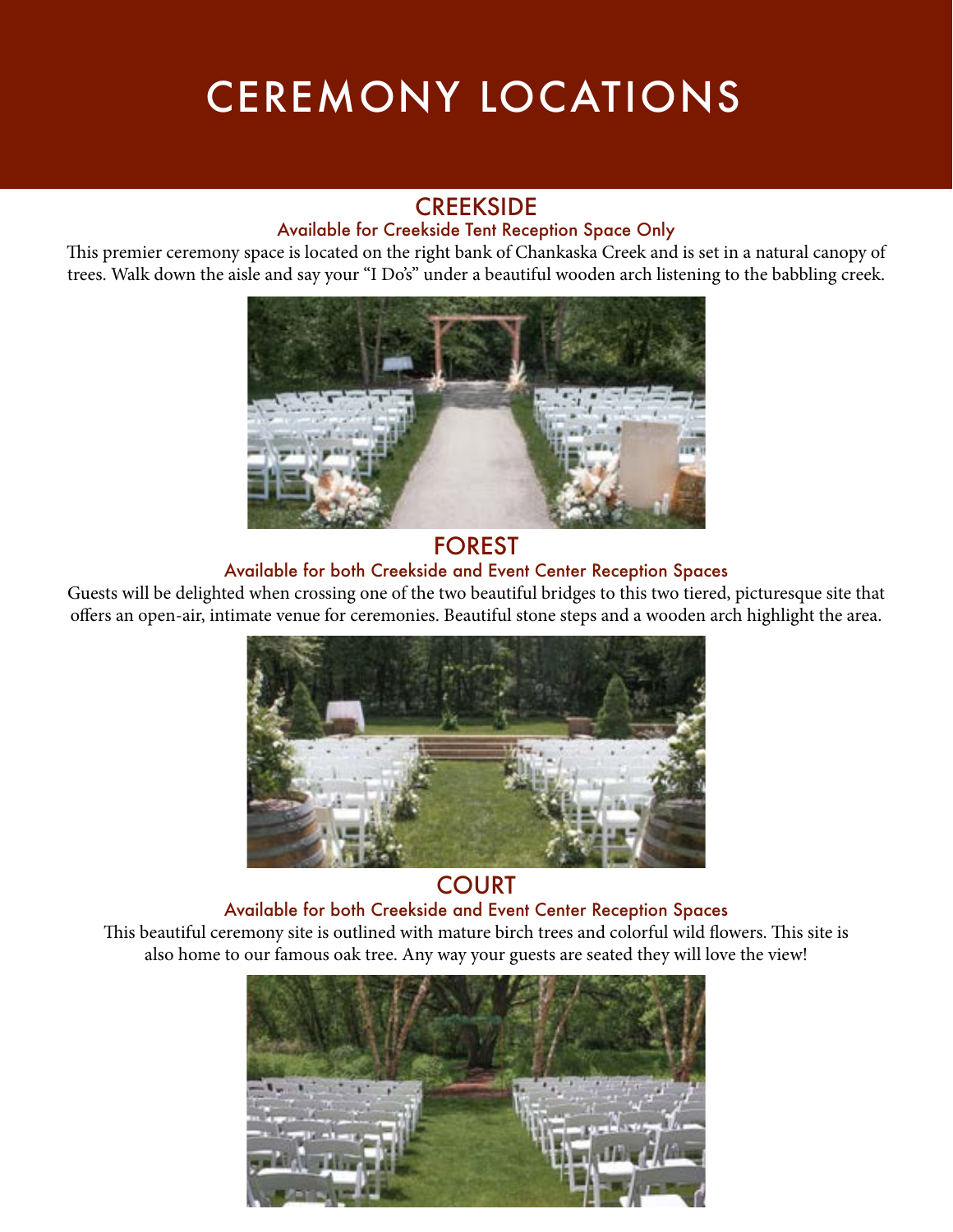# RECEPTION VENUES

### RECEPTION IN CREEKSIDE

Chankaska Creekside is a stunning reception venue that is lined with mature trees and a winding creek. It features a 40 x 80 tent with cathedral windows and 20 foot vaulted ceilings. Dance the night away under the romantic lighting or find yourself sitting by a crackling fire. Use the additional outdoor area for lawn games, cocktail hour or a casual social space through out the evening. The Creekside Tent can be cooled depending on the season and can accommodate approximately 225 guests for seated events.

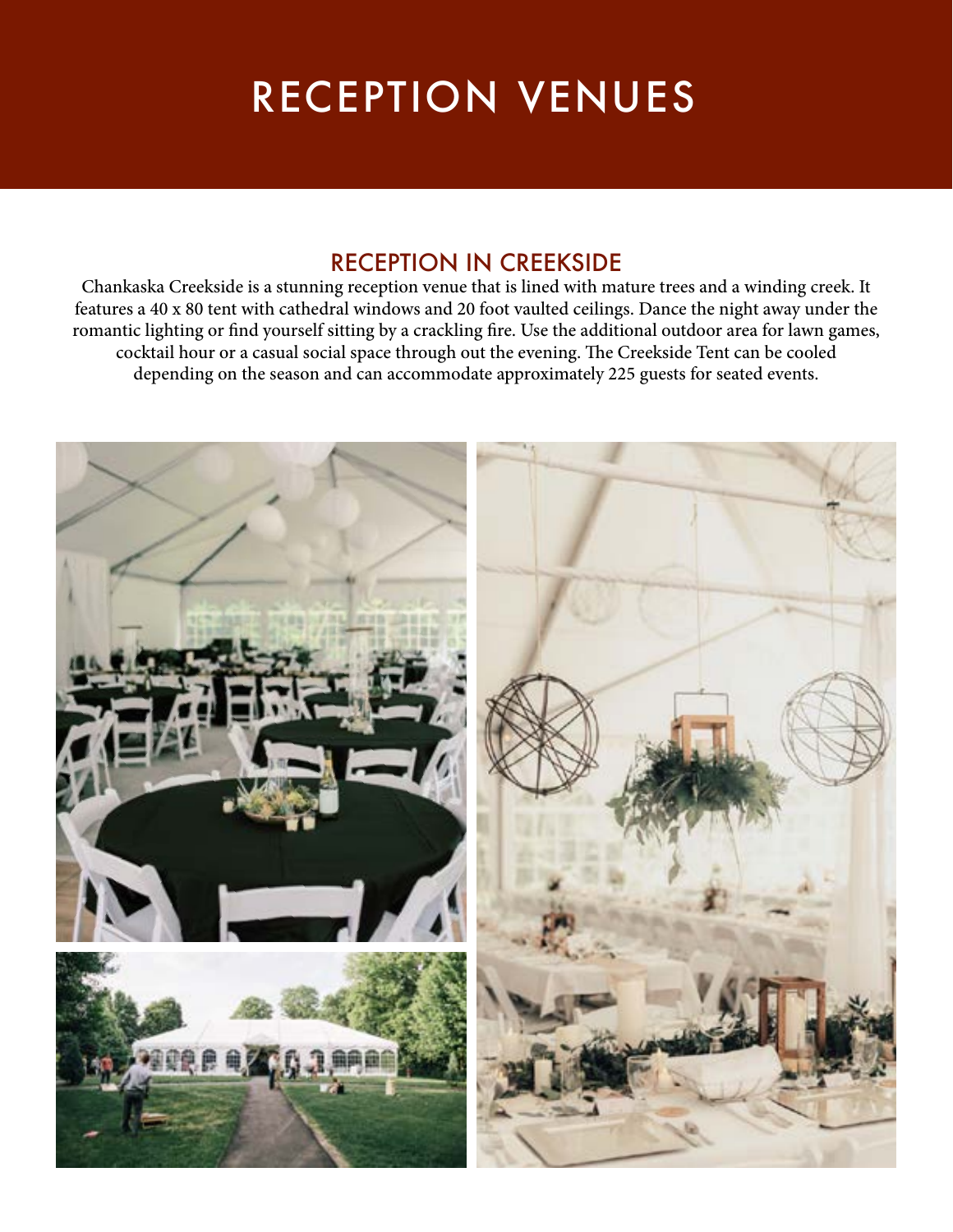# RECEPTION VENUES

# RECEPTION IN EVENT CENTER

As you walk into the Chankaska Event Center the chandeliers are sure to make a statement while they highlight exposed wooden beams that are also complimented by natural lighting. The outdoor patio overlooking the vineyard, private fire area and exclusive lounge tie this whole reception site together. Additional features of the Event Center include a bridal suite and grooms suite for all your wedding day needs. Enjoy this versatile space with the ability to host both your ceremony and reception inside any time of the year.

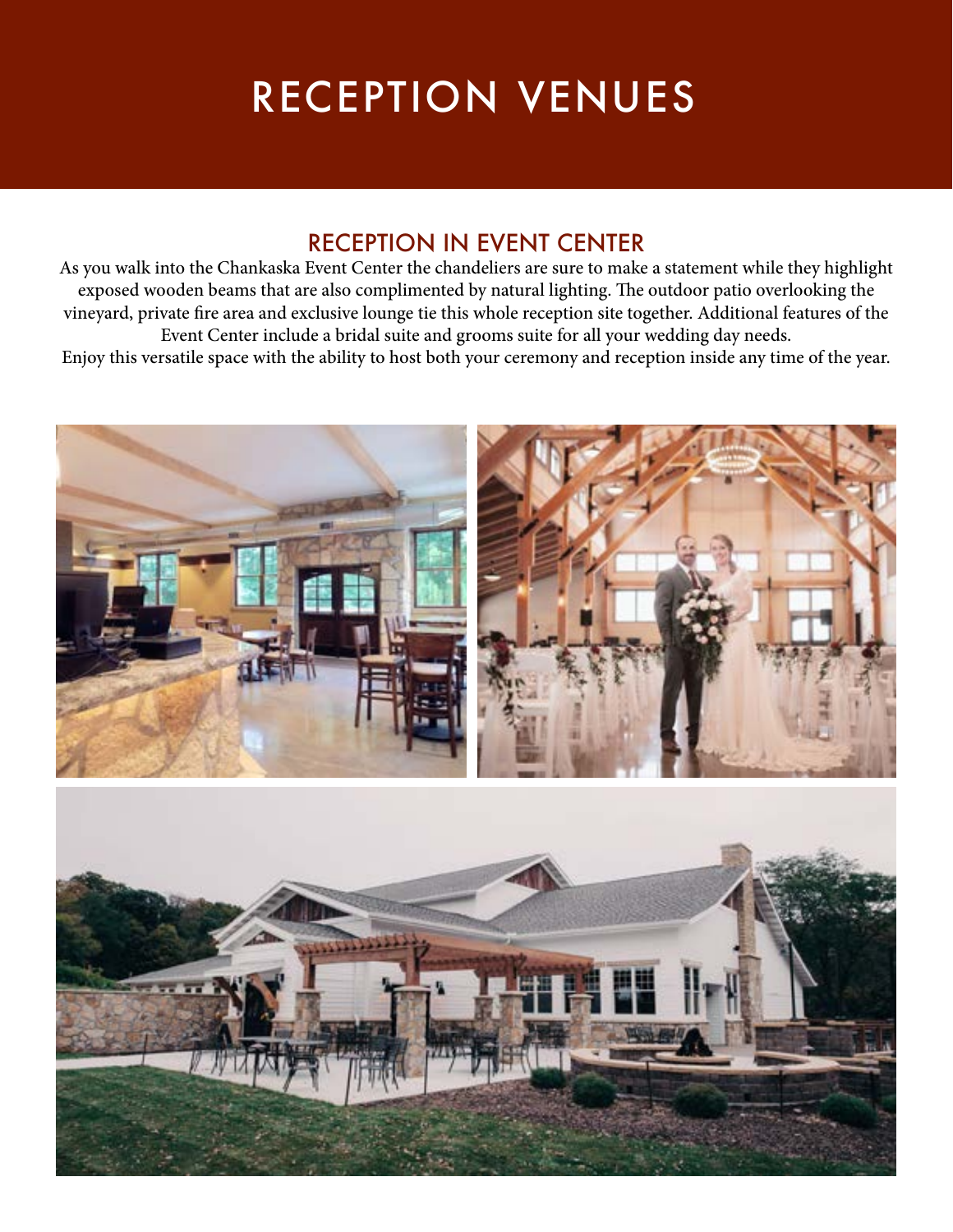# POLICIES & GUIDELINES

#### RENTAL TIMING

CREEKSIDE & EVENT CENTER RENTAL: All rentals shall have the use of their contracted reception space from 11:00 am - 11:00 pm. Ceremony locations will be given a six hour block of time as agreed upon in event agreement. Barrel Room or Winemaker's House is available from 11:00 am - 5:00 pm; all belongings should be picked up from the Winemaker's House or Barrel Room before ceremony.

Music and alcohol service must cease at 11:00 pm. DJ or band and wedding couple have until 12:00 am to remove all items from the premises including (but not limited to) any decorations, personal items, gifts or items other vendors supplied or an overage fee will be applied. Additional service to come in early or stay later is applicable. There is an additional \$100 fee per hour to extend. Earliest access at 8:00 am, latest 1:00 am.

#### **FACILITY**

We may host more than one wedding a day at the winery on the day of your wedding. Other events may take place including wedding rehearsals, groom's dinners, corporate groups, etc. on the day of your wedding as well.

#### REHEARSAL

Rehearsals are included in the rental at no charge and must be scheduled with your Venue Concierge at least one month prior to your wedding date. You will have one hour in your ceremony space. Availability is limited depending on events taking place on that date.

#### ALCOHOLIC BEVERAGES

STATE LAW PROHIBITS BRINGING ALCOHOL ONTO THE CHANKASKA CREEK RANCH, WINERY & DISTILLERY PREMISES. **Any outside beverage brought in by wedding party or guests will be subject to a \$250 fine owed by the event holder.** Chankaska Creek Ranch, Winery & Distillery is licensed to allow the consumption of beverages provided by Chankaska Creek Ranch, Winery & Distillery. Chankaska Wines and Ranch Road Spirits are to be served exclusively during events. Chankaska Winery reserves the right to confiscate any alcoholic beverages that are brought onto the Chankaska Creek Ranch, Winery & Distillery property. State law prohibits consumption of alcohol by those under the age of 21 and Chankaska Creek Ranch, Winery & Distillery reserves the right to card anyone when purchasing alcohol. Any representative of Chankaska Creek Ranch, Winery & Distillery reserves the right to refuse service to anyone who appears to be intoxicated. Failure to act responsibly and maintain self-discipline may result in removal of person from premises, legal intervention or termination of event.

Bar minimums may be met by a hosted bar, cash bar or combination of hosted and cash. The minimum does not include sales tax or gratuity. Any keg reserved for the wedding that is not used will be subject to a \$50 handling fee rather than full keg price. If beer is hosted, then wine or spirits "our product" must be hosted as well to match dollar amount spent on beer. If dollar amount of beer is reduced on the day of the wedding (ie. a keg is not used), it will not change the dollar amount spent on wine.

#### SMOKING

Chankaska Creek is a no-smoking facility. Smoking is not allowed inside the building or outside on the grounds, including the parking lot. There is a designated areas on the property. Chankaska Winery reserves the right to withhold money from damage deposit for cleaning up cigarettes left on the grounds.

#### CATERING

All food must be purchased from Chankaska Creek Ranch, Winery & Distillery or our required caterer A'BriTin Catering, with the exception of wedding cakes or desserts. All wedding cakes brought onto the property must be from a licensed baker. If food from an outside source are brought onto the property, Chankaska Creek Ranch, Winery & Distillery reserves the right to hold those items and return following the event, or assess an appropriate charge. Due to Department of Health regulations we cannot allow any leftover food to be taken off the property.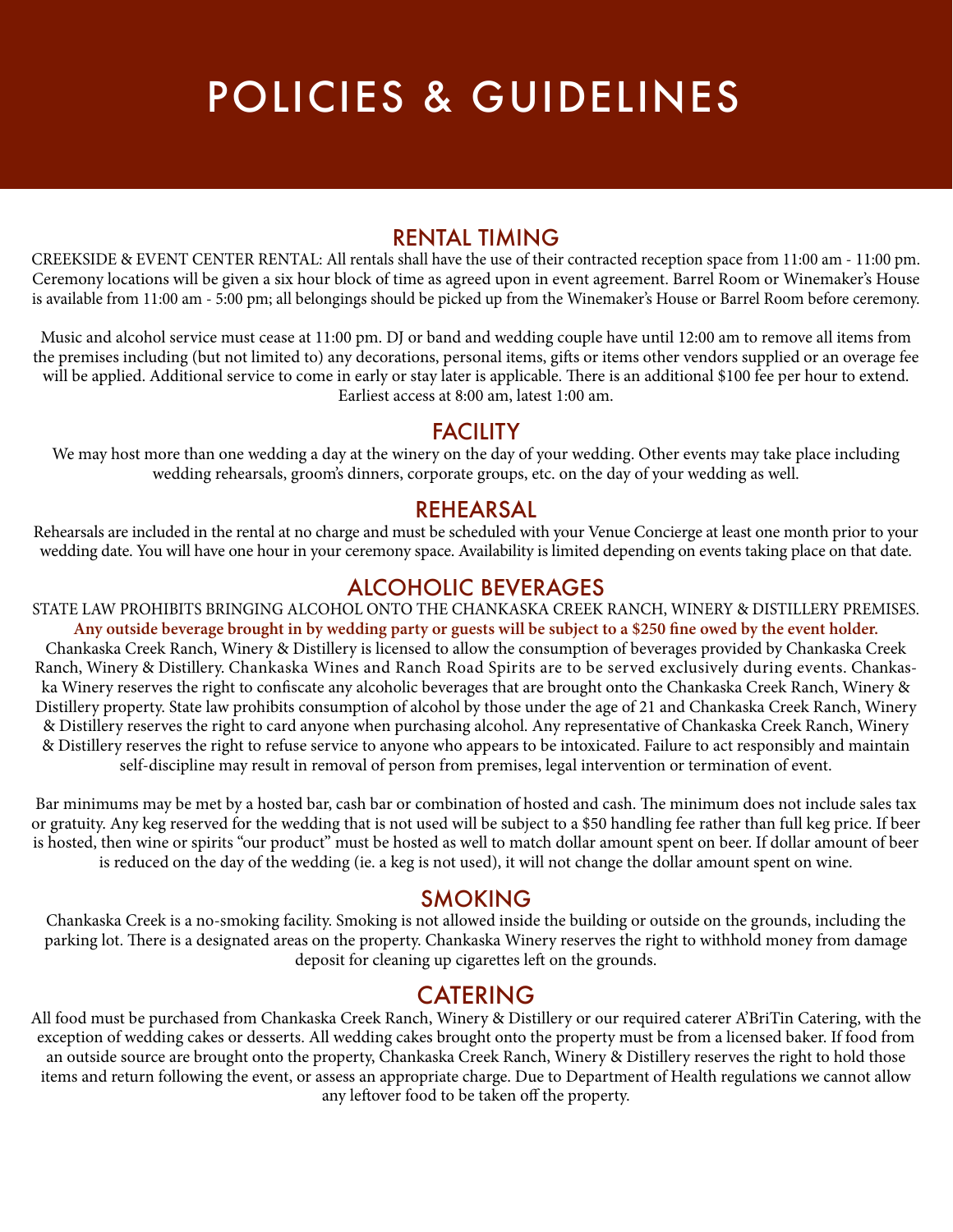# POLICIES & GUIDELINES

#### FINAL COUNT

Final count is due 30 days prior to the event. Minimum charges will be based on the final count given at this time. Final count should include all children, vendors and special request meals if applicable.

### SPECIAL EVENT INSURANCE

The host of the event is required to get a liability insurance policy and present it to their Wedding Concierge at least 14 days prior to their event. Please present proof of your own insurance, or purchase liability insurance through Chankaska for \$150 at least 14 days prior to the event.

The insurance policy is required to have the following:

- \$1,000,000 occurrence
- Chankaska Creek Ranch, Winery & Distillery listed as additionally insured

#### WEATHER

Most of the Chankaska Creek facilities available for events are outdoors. We cannot be held responsible for inclement weather conditions. It is the responsibility of the lessee to make arrangements with Chankaska Creek for tent rental prior to the event. Events canceled due to inclement weather will have the option to reschedule on an available date. Completely canceled events will not receive a refund on the deposit. The Winery is in no way responsible for the actions of animal(s), wild or domestic or insects of any kind, or any disruption, inconvenience or injury that may occur as a result of their action(s).

We are an operating winery and vineyard, and as such, the production and sale of our wine and grapes is our main objective, therefore we will not be responsible for any disruption that may occur as a result of that process. The tasting room will remain open to the public during regular operating hours.

### **CONDUCT**

In the effort to provide an enjoyable safe environment for all our guests, Chankaska Creek Ranch, Winery & Distillery reserves the right to ask guests to leave that; wear indecent attire, exhibit nudity and/or behave violently, vulgarly or offensively toward others. The police may be asked to intervene at our discretion and no refunds will be granted if a group is asked to leave due to these issues.

#### MISCELLANEOUS POLICIES

Chankaska Creek Ranch, Winery & Distillery practices a high level of environmental sustainability and we hope you can support that mission while at the winery. Please refrain from throwing rice, birdseed, potpourri and confetti on the property. No individual silk or fabric flower petals are allowed on the ground. Chankaska Creek is a no-smoking facility. Smoking is not allowed inside the building or outside on the grounds, including the parking lot. Children under 12 must be supervised. Absolutely no adhesive, tape, nails, screws etc are allowed to be fastened to any walls ceilings or furnishings within any part of the winery or outside structures (rented or owned by Chankaska Creek Ranch, Winery & Distillery) without explicit prior approval. You will be responsible for any damages. Absolutely no animals are allowed on the premises anywhere at anytime except for approved service animals.

#### STAFF

Chankaska Creek Ranch, Winery & Distillery will provide catering, alcoholic beverage service, equipment per the contract, trash patrol, landscape maintenance, security and restroom maintenance.

### DEPOSIT AND OVERAGE FEE

A \$300 security deposit fee shall be collected 30 days prior to each event. This deposit will be returned in full no later than two weeks after the conclusion of each event on the condition that the facility is left in its original condition. Breakage costs will be reviewed in the catering contract. Broken or missing Chankaska Creek Ranch, Winery & Distillery glasses are subject to a \$4 per glass replacement fee. Contractee subject to additional fees for damaged linens, outside food or beverages, excessive smoking or outside beverage brought in.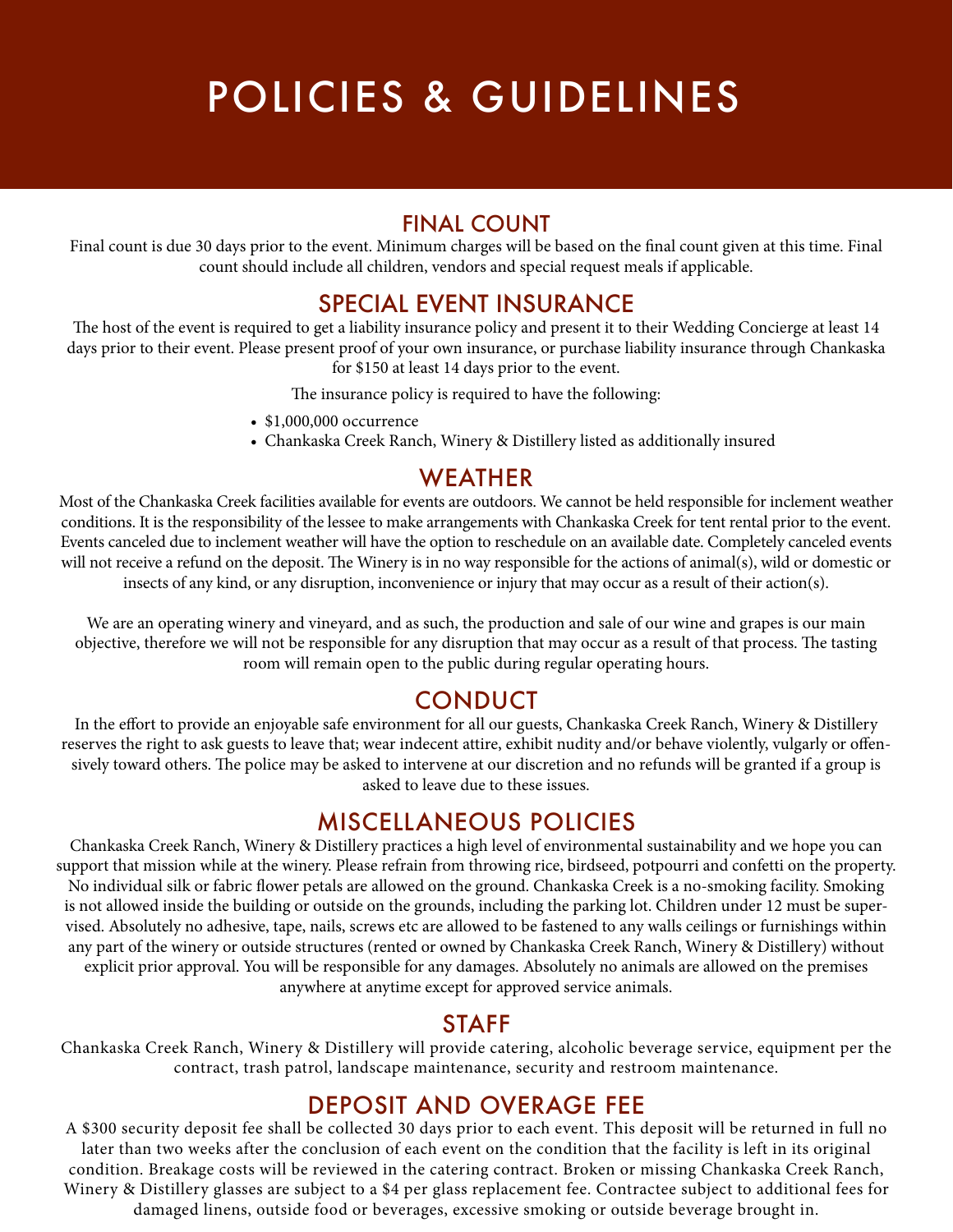# BAR MENU

# CHANKASKA WINE OFFERINGS

### WHITE WINE

| λă   | <b>FOUR OAK WHITE</b>     | Fresh pineapple, apricot, lemon meringue, kiwi<br>Bottle \$29.00   Wine Circle Members: \$26.10  |
|------|---------------------------|--------------------------------------------------------------------------------------------------|
|      | <b>RESERVE CHARDONNAY</b> | Butterscotch, caramel, grilled lemon<br>Bottle \$33.00   Wine Circle Members: \$29.70            |
|      | <b>CREEKSIDE WHITE</b>    | White blend, crisp minerality, tarte apple<br>Bottle \$21.00   Wine Circle Members: \$18.90      |
|      | PETITE COLLINE            | Fresh peaches, pears, tropical fruits<br>Bottle \$15.00   Wine Circle Members: \$13.50           |
| WEET | <b>LA CRESCENT</b>        | Pineapple, tropical fruits, peach Jolly Rancher<br>Bottle \$22.00   Wine Circle Members: \$19.80 |
|      |                           |                                                                                                  |

# ROSÉ

SWEET DRY

SWEET  $\leftarrow$  DRY

KASOTA ROSE Fresh picked strawberries, sweet cherries Bottle \$ 21.00 | Wine Circle Members: \$ 18.90 WHY WINES ROCKIN' ROSÉ Sour starburst, banana, watermelon Bottle \$ 14.00 | Wine Circle Members: \$ 12.60

### SPARKLING WINE

| ⋧ | $\sim$ and $\sim$ $\sim$                  |                                               |
|---|-------------------------------------------|-----------------------------------------------|
|   | <b>EQUINOCE EXTRA DRY</b>                 | Hints of orange, honey and peaches on toast   |
|   |                                           | Bottle \$33.00   Wine Circle Members: \$29.70 |
|   | $\frac{11}{10}$ DEWDROP SUGAR COATED ROSÉ | Hints of strawberry jam, cherries             |
|   |                                           | Bottle \$33.00   Wine Circle Members: \$29.70 |

### RED WINE

| <b>SANGIOVESE</b>         | Blackberries, red cherries, pepper, sandalwood<br>Bottle \$29.00   Wine Circle Members: \$26.10        |
|---------------------------|--------------------------------------------------------------------------------------------------------|
| <b>CREEKSIDE RED</b>      | Sweet smoky blackberries, hints of tobacco, red plums<br>Bottle \$21.00   Wine Circle Members: \$18.90 |
| <b>FRONTENAC</b>          | Chocolate covered cherries, almonds, black raspberry<br>Bottle \$25.00   Wine Circle Members: \$22.50  |
| <b>MN MARQUETTE</b>       | Dark chocolate, plum, boysenberry, smoked meat<br>Bottle \$25.00   Wine Circle Members: \$22.50        |
| <b>CABERNET SAUVIGNON</b> | Black Cherry, brown sugar, star anise<br>Bottle \$33.00   Wine Circle Members: \$29.70                 |
| <b>FOUR OAK RED</b>       | Vanilla bean, coconut butter and fresh thyme<br>Bottle \$42.00   Wine Circle Members: \$37.80          |

See additional menus online at Chankaskawines.com for additional wines, cocktails, and signature drinks! Drink cost and wine vintage subject to change at anytime without notice.